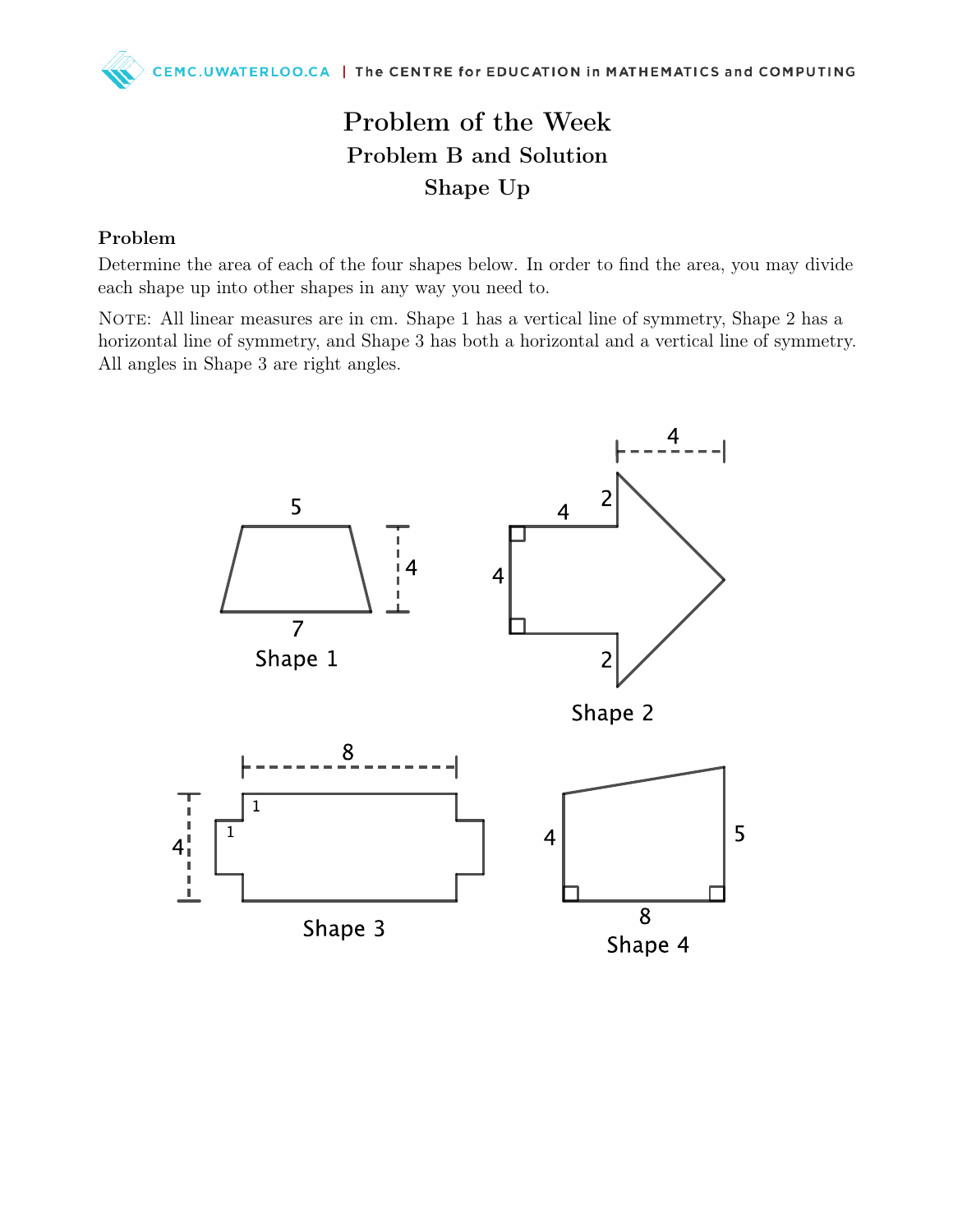## Solution

#### Shape 1:

Solution 1: Divide the shape into two right-angled triangles and a rectangle, as shown to the right.

Since there a vertical line of symmetry, the base of each triangle is  $\frac{7-5}{2} = 1$ . So each triangle has area  $\frac{1 \times 4}{2} = 2$ . The rectangle has dimensions 5 by 4, and so its area is  $5 \times 4 = 20$ .

Therefore, the area of Shape 1 is  $2 + 2 + 20 = 24$  cm<sup>2</sup>.

Solution 2: Divide the shape into two triangles, as shown to the right.

The bottom triangle has a base of 7 and a height of 4, so the area of this triangle is  $\frac{7\times4}{2} = 14$ .

The top triangle has a base of 5 and a height of 4. (You may have to turn the page upside down to see this.) So the area of this triangle is  $\frac{5\times4}{2} = 10$ .

Therefore, the area of Shape 1 is  $14 + 10 = 24$  cm<sup>2</sup>.

### Shape 2:

Divide the shape into a square and a triangle, as shown to the right.

The square has a side length of 4, so the area of the square is  $4 \times 4 = 16$ .

The triangle has base  $2+4+2=8$  and height 4, so the area of the triangle is  $\frac{8\times4}{2} = 16$ .

Therefore, the area of Shape 2 is  $16 + 16 = 32$  cm<sup>2</sup>.

### Shape 3:

Solution 1: Divide the shape into three rectangles, vertically, as shown to the right.

Each side rectangle has length  $4-1-1=2$  and width 1, so the area of each side rectangle is  $2 \times 1 = 2$ .

The middle rectangle has the dimensions of 8 by 4, so its area is  $8 \times 4 = 32$ .

Therefore, the area of Shape 3 is  $2+2+32=36$  cm<sup>2</sup>.